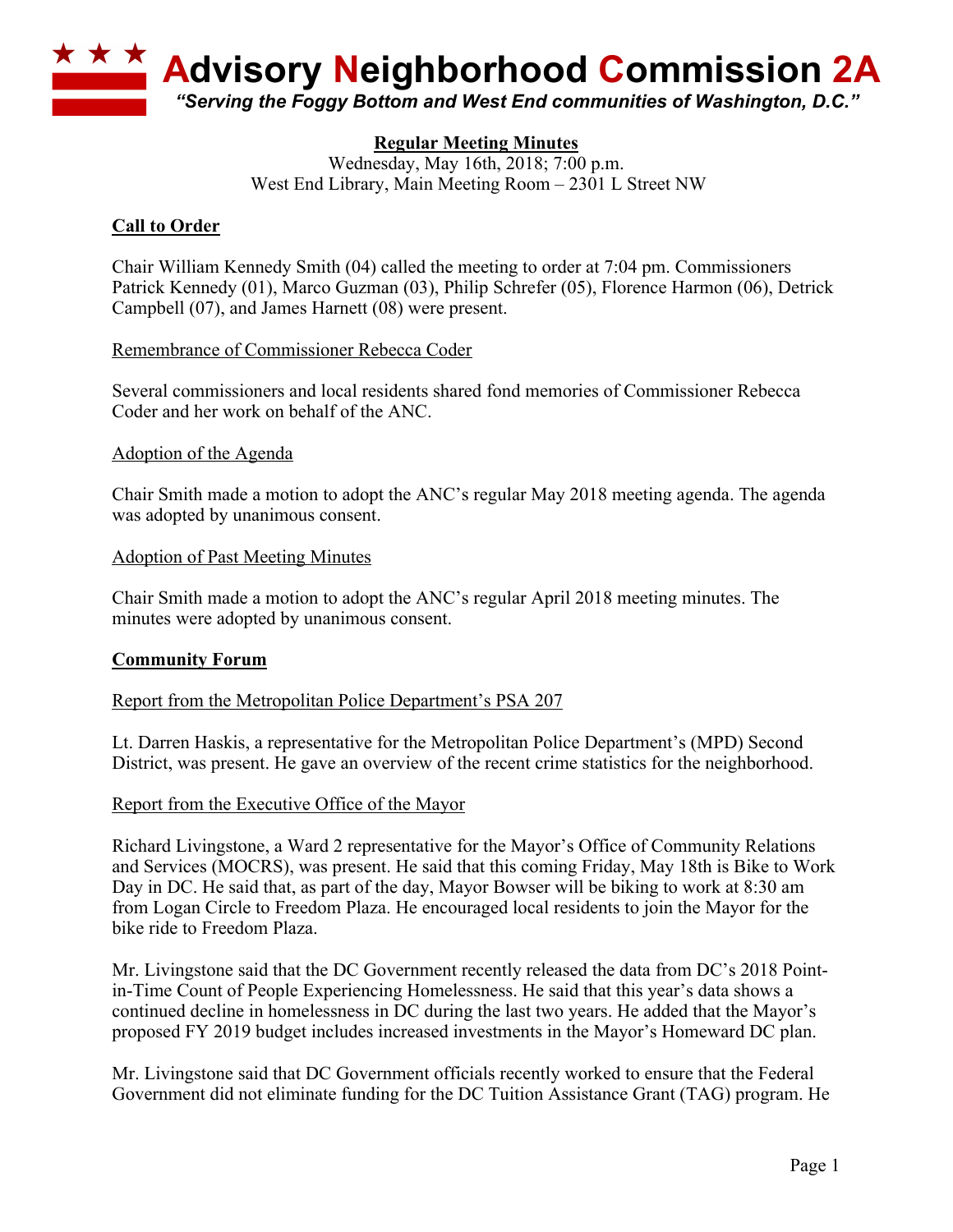added that if any local residents have any issues, he can be reached via email at richard.livingstone@dc.gov and via his cell phone at  $(202)$  805-7122.

## Report from the Department of Public Works

Inspector Wendy Cadell, a Ward 2 Solid Waste Inspector for the Department of Public Works (DPW), was present. She reminded local residents who report service requests through the city's 3-1-1 system to include the address for the service location. She also encouraged local residents to take advantage of DPW's Helping Hands Program, which lends out tool kits for community cleanups.

Inspector Cadell encouraged local residents to visit DPW's new https://zerowaste.dc.gov website to learn more about DC's recycling processes.

#### Commissioner Updates

Chair Smith said that if any residents of the ANC's single member district 2A02 need help with any issues, they can contact him. He said that the DC Board of Elections has stated that the election of the next Commissioner for single member district 2A02 will take place during DC's 2018 general election in November.

Commissioner Harmon encouraged local residents to attend "The Meeting," a performance by Ballou High School Students, which will take place on Tuesday, May 29th at 6:30 pm and on Wednesday, May 30th at 6:30 pm at Ballou High School, 3400 4th Street SE.

Commissioner Campbell said that, thanks to Mr. Livingstone's help, Pepco and the District Department of Transportation (DDOT) have started to fix some of the non-working streetlights in his single member district.

Commissioner Campbell said that the George Washington University has drafted a proposal to install a mid-block crosswalk on the 2100 block of H Street NW.

#### Announcements and Public Comments

Marina Streznewski, the President of the Foggy Bottom Association (FBA), said that the organization will be hosting a candidate forum for the At-Large Councilmember and Council Chair candidates who are on the ballot for DC's June 19th primary election. She said that the forum will take place on Tuesday, May 29th at 6:30 pm at the West End Library, 2301 L Street NW.

#### **General Agenda**

#### Presentation by Matthew Le Grant, Zoning Administrator for the Department of Consumer and Regulatory Affairs

Matthew Le Grant, the Zoning Administrator for the Department of Consumer and Regulatory Affairs, was present. He gave a visual presentation regarding the Office of the Zoning Administrator and its functions.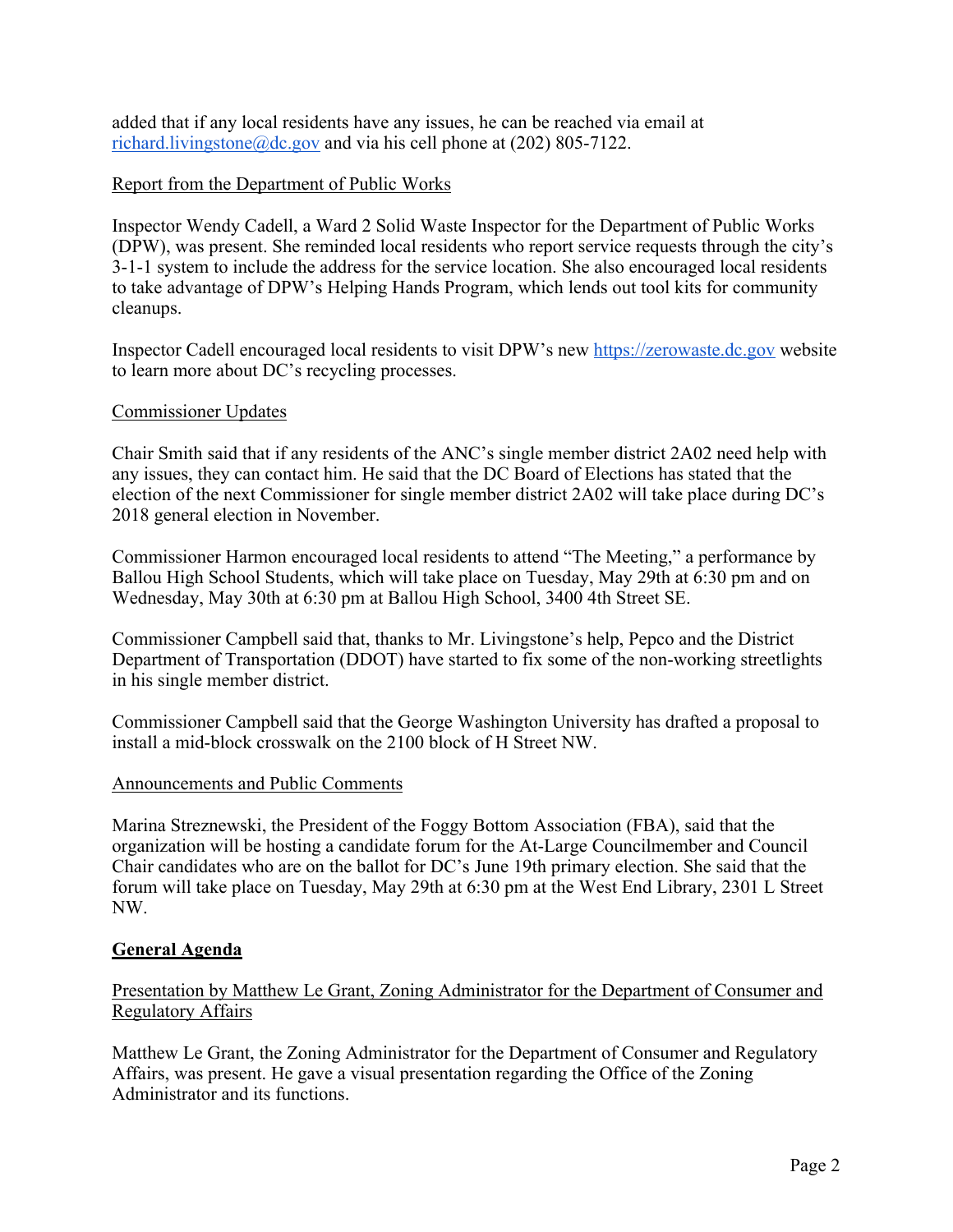Presentations by Save Our Tip System Initiative 77 and the Restaurant Opportunities Center of Washington, DC Regarding Initiative Measure Number 77 – the "District of Columbia Minimum Wage Amendment Act of 2017"

Candace Cunningham, a representative for the Restaurant Opportunities Center of Washington, DC, was present. She gave a presentation regarding the organization's views on Initiative Measure Number 77 – the "District of Columbia Minimum Wage Amendment Act of 2017."

## Presentation by Washington REIT Regarding Proposed Renovations to the Rooftop of 600 New Hampshire Avenue NW

Anthony Chang, the Vice President of Asset Management for Washington REIT, was present. He gave a visual presentation regarding the company's proposed renovations to the rooftop of 600 New Hampshire Avenue NW.

Commissioner Kennedy made a motion to authorize expenditures up to \$10,000 for the retaining of legal counsel to review the proposed renovations to the rooftop of 600 New Hampshire Avenue NW and to authorize the ANC's Chair to make any legal filings necessary based on the recommendations of the legal counsel. Commissioner Guzman seconded the motion, which was voted on and passed (VOTES: 7-0-0).

# **Regulatory Agenda**

Consideration of a Resolution Regarding MedStar Health's Certificate of Need Application to Acquire the Washington ENT Otolaryngology and Audiology Practice at 2440 K Street NW

# *Commissioner Harmon recused herself from voting on this matter.*

Chair Smith made a motion to support MedStar Health's Certificate of Need application for 2440 K Street NW. Commissioner Kennedy seconded the motion, which was voted on and passed (VOTES: 6-0-0). The resolution reads as follows:

ANC 2A supports MedStar Health's Certificate of Need application to acquire the Washington ENT otolaryngology and audiology practice at 2440 M Street NW.

Consideration of a Resolution Regarding a Request by the Park Hyatt at 1201 24th Street NW That the Establishment's Application to Bring its Summer Garden into ABRA-Compliance be Considered a Non-Substantial Change

Chair Smith made a motion to adopt a proposed resolution regarding the matter. Commissioner Kennedy seconded the motion, which was voted on and passed (VOTES: 7-0-0). The resolution reads as follows:

As the Park Hyatt Hotel has operated a 54 seat summer garden at the northeast corner of 24th Street and M Street NW for several decades without complaint or objection from the community, ANC 2A respectfully informs the Alcoholic Beverage Control Board that, in the view of the ANC, formal ABC Board approval of such summer garden is not potentially of concern to the residents or businesses surrounding the Park Hyatt Hotel.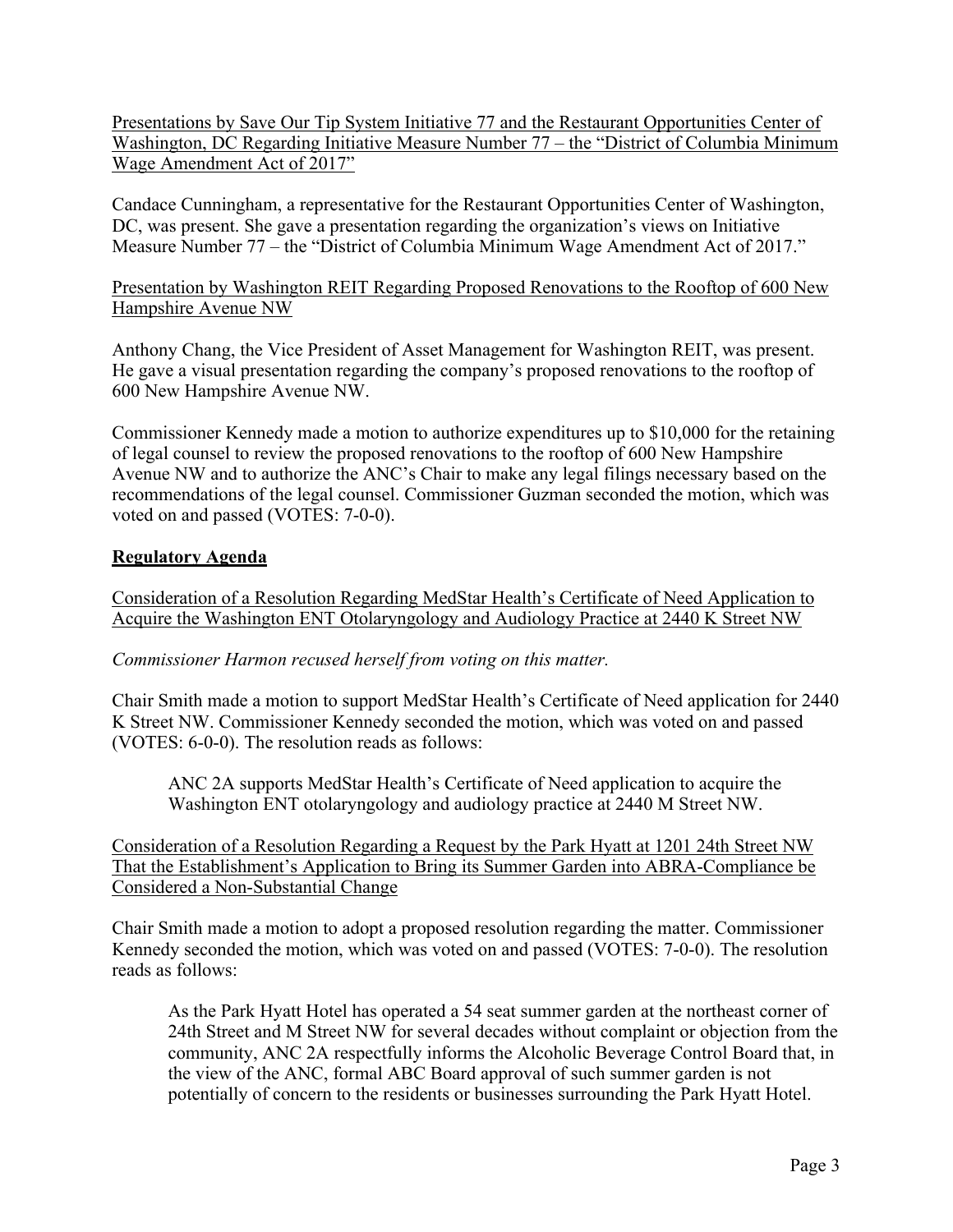Georgetown Inn West End – Application for a New Retailer's Class "C" Restaurant License at 1121 New Hampshire Avenue NW

Commissioner Harmon made a motion to protest the Georgetown Inn West End's application for a new Retailer's Class "C" Restaurant license based on the adverse impact on the peace, order, and quiet of the neighborhood. Chair Smith seconded the motion, which was voted on and passed (VOTES: 7-0-0). The resolution reads as follows:

ANC 2A protests the Georgetown Inn West End's application for a new Retailer's Class "C" Restaurant license at 1121 New Hampshire Avenue NW based on the adverse impact on the peace, order, and quiet of the neighborhood.

ANC 2A further designates all commissioners, as well as Peter Sacco, the Commission's Executive Director, to appear before the Alcoholic Beverage Control Board for any hearings regarding this matter.

Public Space Application by Bindaas for a New, Un-Enclosed Sidewalk Café with 9 Tables, 30 Seats, and 4 Umbrellas at 2000 Pennsylvania Avenue NW

Commissioner Harnett made a motion to support Bindaas' public space application for a new, un-enclosed sidewalk cafe. Commissioner Kennedy seconded the motion, which was voted on and passed (VOTES: 7-0-0). The resolution reads as follows:

ANC 2A supports Bindaas' public space application for a new, un-enclosed sidewalk café at 2000 Pennsylvania Avenue NW.

Public Space Application by the Three Washington Circle Condominium for 6 New Bike Racks at 3 Washington Circle NW

Commissioner Harmon made a motion to support Three Washington Circle Condominium's public space application for the installation of six new bike racks. Commissioner Harnett seconded the motion, which was voted on and passed (VOTES: 7-0-0). The resolution reads as follows:

ANC 2A supports Three Washington Circle Condominium's public space application to install six new bike racks at 3 Washington Circle NW.

Consideration of a Resolution Regarding Boston Properties' Permit Application for Streetscape Improvements on 26th Street Between Eye Street and K Street NW

Chair Smith made a motion to adopt a proposed resolution regarding the matter. Commissioner Campbell seconded the motion, which was voted on and passed (VOTES: 7-0-0). The resolution reads as follows:

ANC 2A expresses its support to the District Department of Transportation for Boston Properties' permit filing (DDOT #312840) for streetscape improvements along 26th Street between I Street and K Street NW, which include the installation of a sidewalk on the west side of the street, the installation of a crosswalk, modifications to the wall along the adjacent park, and the installation of a water fountain.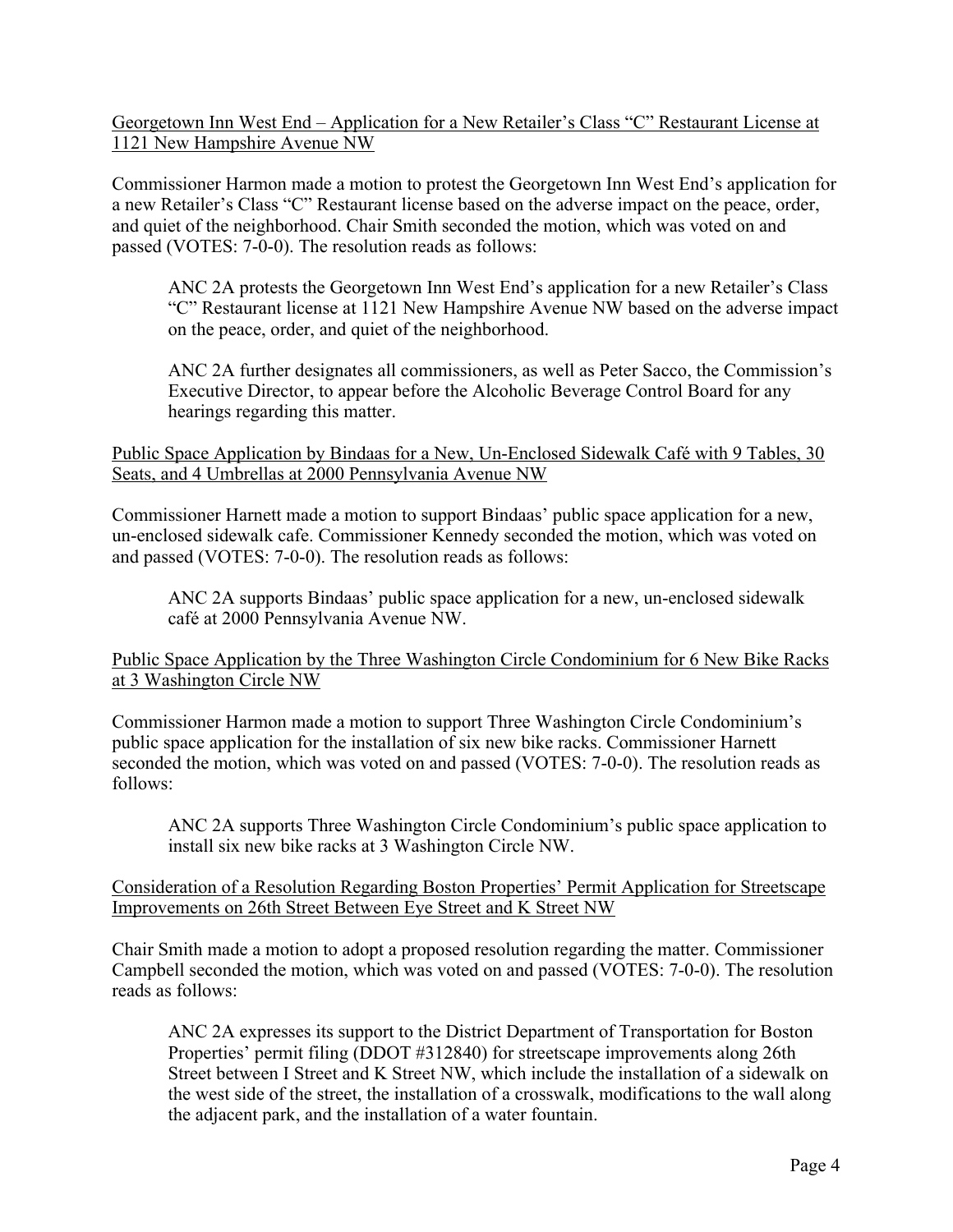Commissioner Campbell made a motion to support Boston Properties' upcoming permit application for the installation of a crosswalk at the intersection of 22nd Street and I Street NW. Commissioner Harnett seconded the motion, which was voted on and passed (VOTES: 7-0-0). The resolution read as follows:

ANC 2A expresses its support to the District Department of Transportation for Boston Properties' upcoming permit filing for the installation of a crosswalk at the intersection of 22nd Street and I Street NW.

#### Special Event Application for the Race to Beat Cancer 5k on Saturday, September 15th, 2018

Chair Kennedy made a motion to adopt a proposed resolution regarding the matter. Commissioner Guzman seconded the motion, which was voted on and passed (VOTES: 7-0-0). The resolution reads as follows:

ANC 2A supports the special event application for the Race to Beat Cancer 5k on Saturday, September 15th, 2018, provided that the Metropolitan Police Department and the Mayor's Special Events Task Group maintain access to the 500 block of 20th Street NW, if necessary through the use of two-way traffic, during the event.

#### Consideration of a Resolution Regarding DDOT's Proposal to Install Bike Lanes on 20th Street, 21st Street, and/or 22nd Street NW

Commissioner Kennedy made a motion to adopt a proposed resolution regarding the matter. Commissioner Guzman seconded the motion. Commissioner Harmon made a motion to adopt an amendment to the proposed resolution specifying that the ANC would like the District Department of Transportation to remove 21st Street NW from consideration for the proposed bike lanes. Commissioner Campbell seconded the motion for the amendment, which was voted on and did not pass (VOTES: 2-3-2). The original motion was voted on and passed (VOTES: 5- 2-0). The resolution reads as follows:

ANC 2A supports the District Department of Transportation's (DDOT) objective of creating a protected, north-south bicycle route connecting the Northwest Rectangle employment core and the National Mall with Dupont Circle by way of Foggy Bottom and the West End. ANC 2A also expresses its appreciation to DDOT for agreeing to expand the scope of its study by examining the possibility of using 20th Street NW for this purpose, rather than just the originally-proposed 21st Street and 22nd Street NW options.

However,

Whereas, 22nd Street is the shortest in length of the three roadway alignments under study,

Whereas, both 20th Street and 21st Street provide superior connectivity to the federal employment core and the GWU campus, the primary trip generators in the southern portion of the study area – an area with no bicycle infrastructure at-present,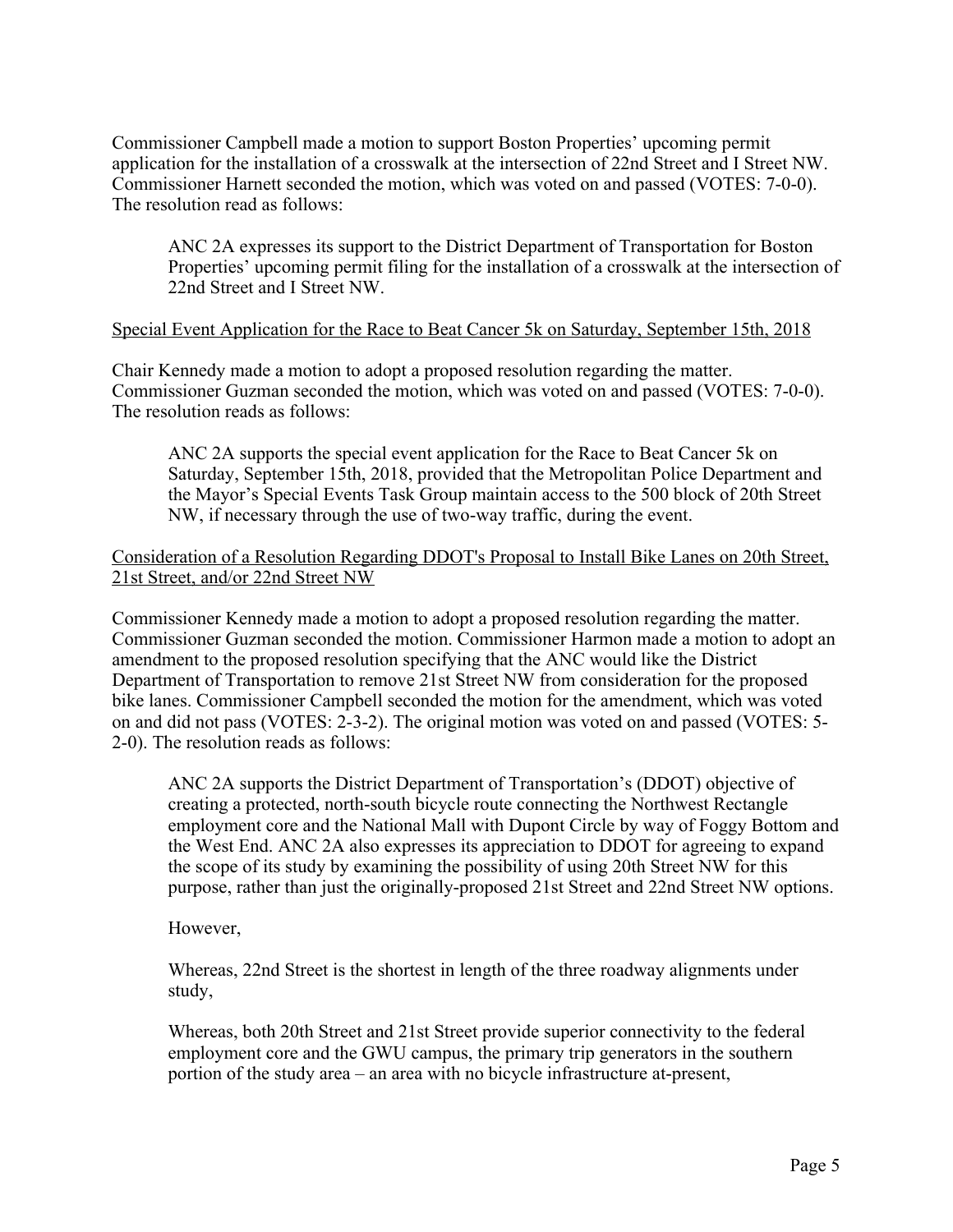Whereas, commissioners and residents suggest that existing bike traffic counts are higher on 20th Street and 21st Street than on 22nd Street,

Whereas, 22nd Street south of Pennsylvania Avenue is a relatively tranquil artery with low levels of vehicular traffic moving at slow speeds and therefore improvements to cycling comfort attained by installing a protected lane on this street are not as great as they would be elsewhere,

Whereas, the large number of hotels near the intersection of 22nd Street and M Street, along with a heavily-used gas station and sizable condominium buildings, have generated a significant number of curb cuts that are used frequently for pick- up, drop-off, deliveries, trash collection, and other purposes that would need to be accommodated in the design of a dedicated bicycle lane,

Whereas, double-parking is endemic to this area of roadway on 22nd Street and that – combined with the lane breaks needed to accommodate access to curb cuts – would invite a situation where any bicycle lane would be regularly blocked by cars, thereby reducing its quality and usability and, further, experience elsewhere in the District suggests that engineered solutions and available enforcement resources would be insufficient to overcome these impediments,

Whereas, 20th Street and 21st Street are more convenient for those travelling to the corridor area from the north or east – which likely constitutes the majority of would-be users due to the established bicycle network in these areas, demographic factors, and various geographic, topographic, and roadway design impediments to cycling to or from areas west of the study area,

Whereas, in any event, cyclists travelling from or to the west would be better served by protected bike lanes on Virginia Avenue – tying into the Rock Creek Parkway trail, the protected bikeway on K Street and Water Street, and the Capital Crescent Trail – a project called for in the 2005 D.C. Bicycle Master Plan and the 2014 moveDC Plan, and

Whereas, over the past five years the West End has experienced a significant loss of onstreet parking associated with the installation of the L Street bikeway, which, combined with perceived congestion impacts associated with this and other nearby development and roadway projects, has generated a significant, latent level of frustration and fatigue at the prospect of additional such projects in proximity to residential areas at this time.

Therefore, for the above-mentioned reasons, ANC 2A requests that DDOT remove 22nd Street from further study and focus on evaluating 20th Street and 21st Street, as well as any connections between these two streets that might be necessary in order to establish a contiguous bicycle corridor throughout the study area.

ANC 2A further requests that DDOT consider alternatives to F Street as a possible point of connection by which the bicycle facility can "jog" between the two primary northsouth streets, as necessary.

Consideration of a Resolution Regarding Proposed Service Changes to Metrobus Routes L1 and H1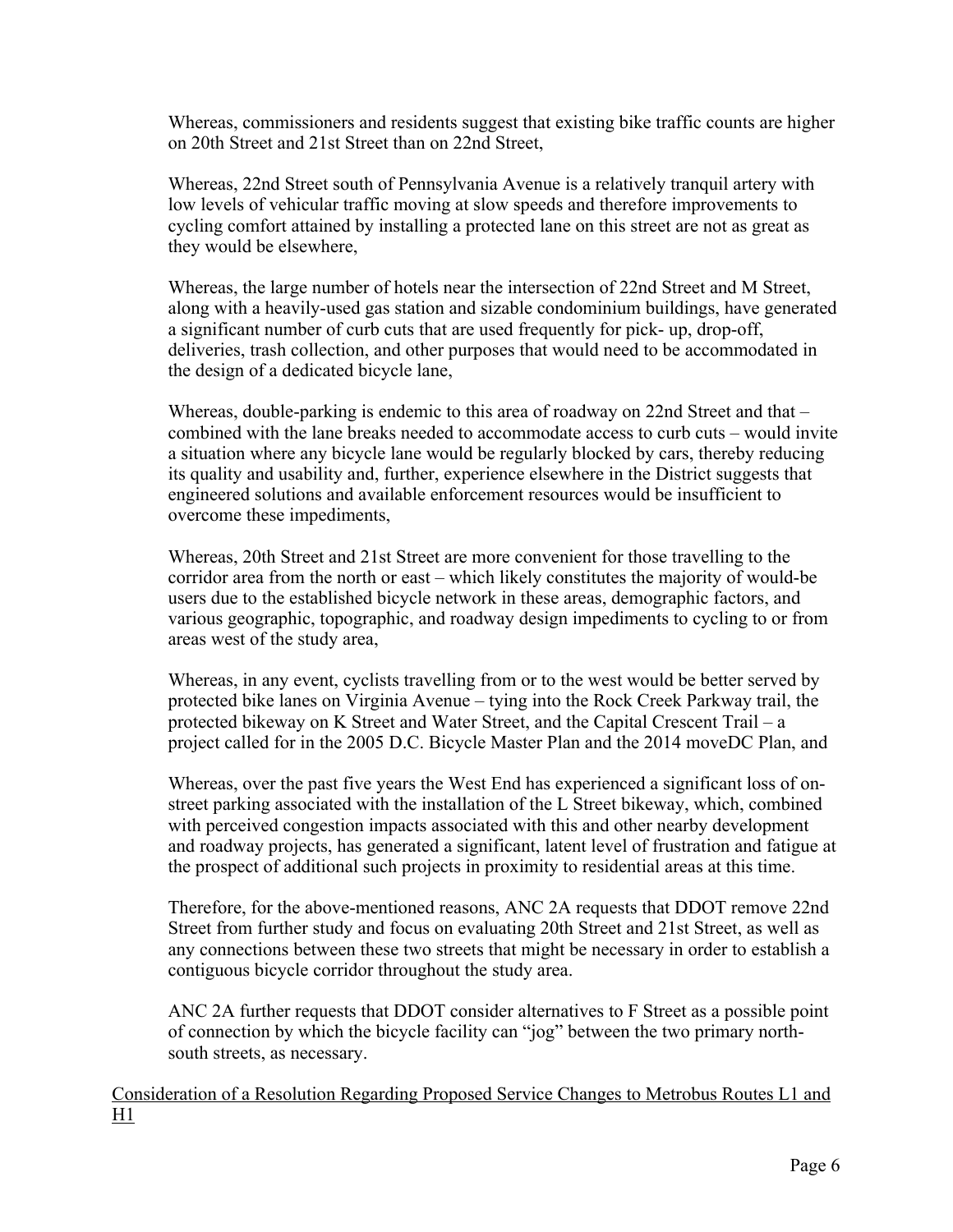Commissioner Kennedy made a motion to adopt a proposed resolution regarding the matter. Commissioner Schrefer seconded the motion, which was voted on and passed (VOTES: 7-0-0). The resolution reads as follows:

Among the potential service change proposals circulated on April 30th, 2018 by the Washington Metropolitan Area Transit Authority ("WMATA" or "Metro") which pertain to ANC 2A's coverage area, the Commission takes the following positions:

• In the first series of three proposals, the ANC strongly supports Proposal C, which would "[c]onvert some Route 42 buses to Route H1 buses [...and operate] Route H1 all day." This would implement a key recommendation of a 2013 Metrobus study conducted on the Crosstown H-Line, which sought to make the H1 an allday service on account of the route's popularity and stellar productivity. Dupont Circle ANC 2B passed a resolution in support of all-day service on the H1 last year, and passed an additional resolution in support of a combination of Proposals B and C in May of 2018.

Implementing all-day service on the H1 would provide for the creation of a critical missing transit link between Foggy Bottom and the West End, Dupont Circle, Adams Morgan, Mt. Pleasant, Columbia Heights, Washington Hospital Center, and Brookland – service which is currently provided only in the peak direction during rush hours. These areas collectively contain a critical mass of residents, jobs, shopping, tourist attractions, and other activities; since the corridor is not well-served by existing Metrorail alignments, added bus service has the potential to be a significant, positive supplement to the overall transit network.

• In the second series of three proposals, ANC 2A strongly opposes Proposal A, which would "[c]onvert all Route L1 buses to Route L2 buses." The Commission sees no basis for reducing peak direction, rush-hour bus service to and from the West End, Foggy Bottom, and the Northwest Rectangle federal employment core – the last of which is a dense employment center not particularly close to nearby Metrorail stations.

The critical difference between the L1 and L2 routes is that – where the two routes diverge – the L1 goes through areas that are a significant walk from Metrorail stations and are otherwise ill-served by connections on other WMATA rail or bus services (such as the Northwest Rectangle and the eastern portion of Sheridan-Kalorama).

Whereas the L2 duplicates Red Line service south of Dupont Circle over a short stretch to Farragut Square – and other bus routes between Dupont Circle and Woodley Park – the L1 runs a unique route that provides local service over the long distance on Connecticut Avenue between the aforementioned rail stations. South of Dupont Circle, the route connects to the West End and Foggy Bottom before terminating in the Northwest Rectangle. The benefits of a marginal increase in L2 service frequency south of Dupont Circle are questionable given that the Red Line provides significantly faster and much more frequent service over the same short distance.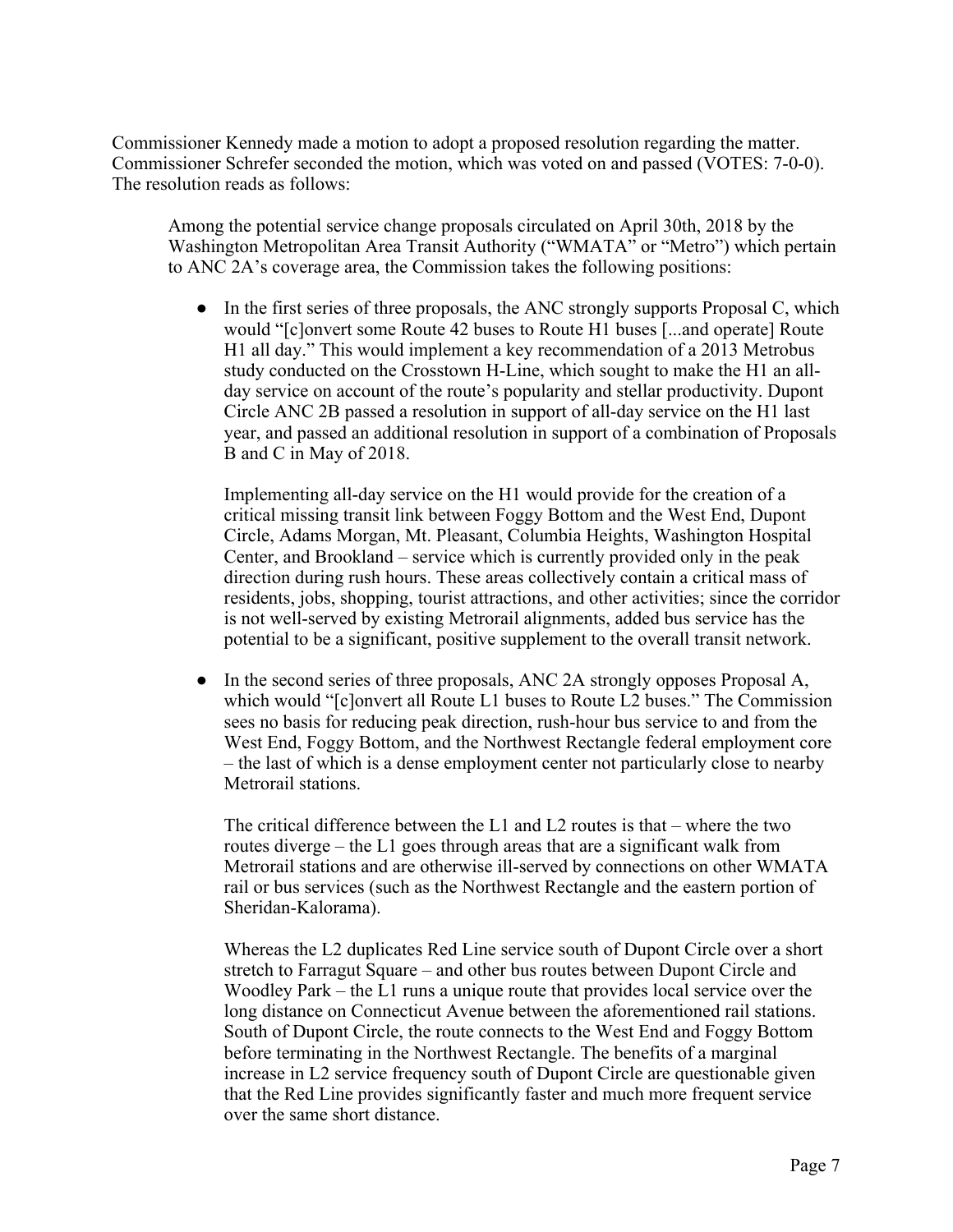Over the past six years, WMATA has proposed or implemented reductions to most rushhour bus routes serving the Northwest Rectangle, including the S1, N4, and P1. Rather than continue to erode service, ANC 2A encourages Metro to work with DDOT and consider strategic investments in the L1 and other rush- hour routes that would establish them as more reliable option for commuters. Converting deadhead trips in the opposite direction of peak travel to revenue service, for instance, could be a low-cost way of building ridership and creating a more diverse constituency for these services.

#### Consideration of a Resolution Regarding DC Council Bill B22-0778 - the "Youth Vote Amendment Act of 2018"

Commissioner Harnett made a motion to adopt a proposed resolution regarding the matter. Commissioner Campbell seconded the motion, which was voted on and passed (VOTES: 5-2-0). The resolution reads as follows:

WHEREAS, a flourishing democracy ensures that everyone has the right and the power to make choices about the future of their communities and nation through the ballot box,

WHEREAS, student activism in the United States in response to the current political climate has been a reminder of the power young people have to bring about change,

WHEREAS, in the District of Columbia at 16 years old one may register for a driver's license, get a job, and pay taxes on their income,

WHEREAS, the DC Public Schools (DCPS) teaches civics to all high school students,

WHEREAS, students are significantly more likely to develop consistent voting patterns and become lifelong voters at 16 years old than at 18 years old due to their engagement in high school and lack of an intense transition when they turn 18 due to moving off to college, starting work, etc,

WHEREAS, an analysis published by the American Political Science Association (APSA) shows that about one of every nine parents who would have abstained from an election will vote after their children enter the electorate,

WHEREAS, in local U.S. elections that enabled 16 and 17-year-olds to vote, turnout was up to four times the rate for registered voters under 18 years old than it was for registered voters 18 and older,

WHEREAS, the DC Government and the Federal Government pass laws that have a direct impact on young people in the District, despite their lack of voting rights in selecting elected local, state, and federal representatives,

WHEREAS, to profoundly improve our primary education system, students should have the right to vote for educational leaders that will elevate their voices, and

WHEREAS, ANC 2A notes with deep concern the unconstitutionality of any test or arbitrary qualification established to evaluate whether any particular voter should be able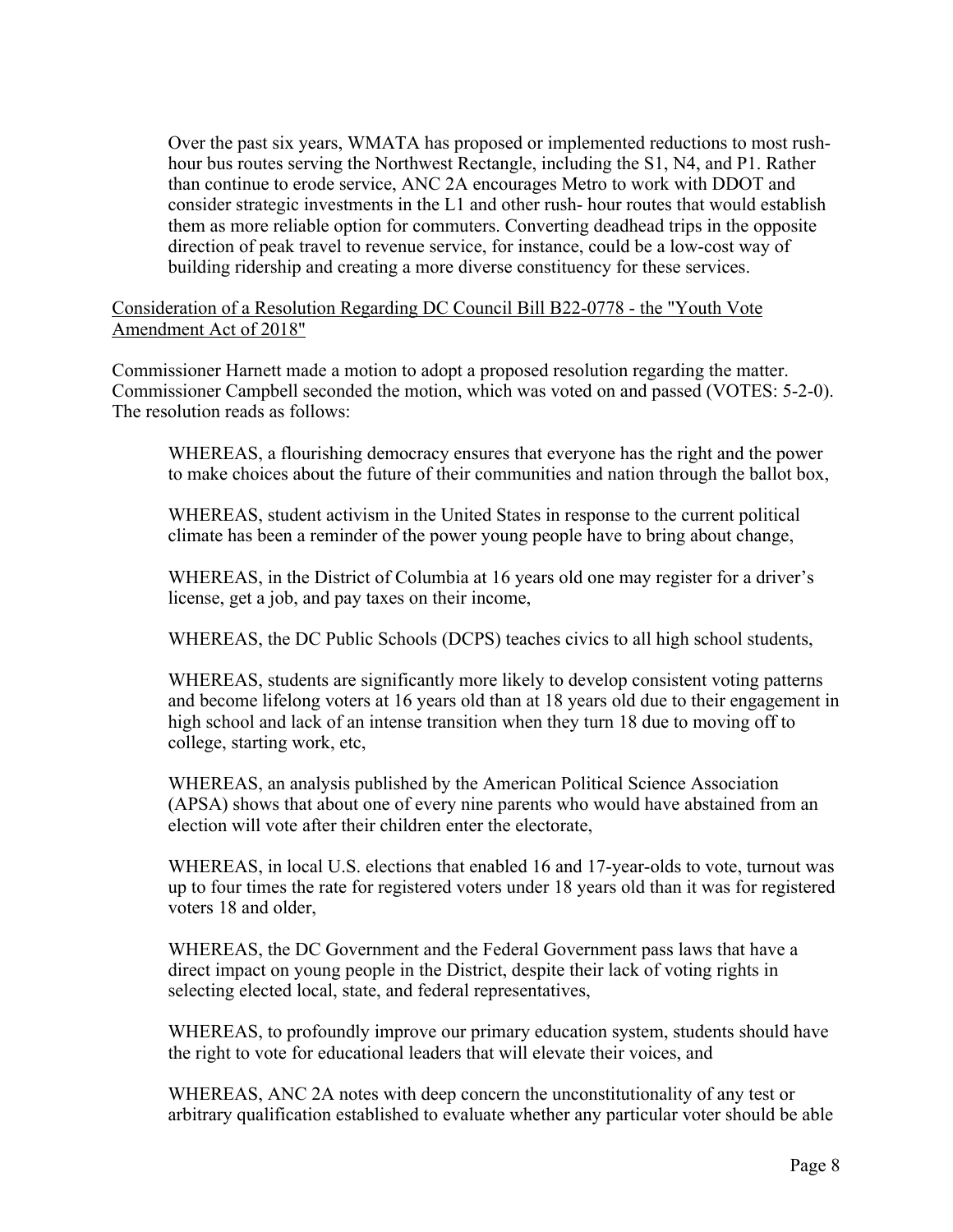to exercise their right to vote, and that the history of the United States has historically disenfranchised and denied the right to vote to people of color and women.

THEREFORE, BE IT RESOLVED that ANC 2A supports the passage of DC Council Bill B22-0778 — the "Youth Vote Amendment Act of 2018."

BE IT FURTHER RESOLVED that ANC 2A encourages the DC Public Schools to further integrate the practice of voting into the high school social studies curriculum, encouraging students to put what they learn about government in the classroom into practice.

Riverside Liquors – Application for Renewal of the Establishment's Retailer's Class "A" Liquor Store License at 2123 E Street NW

*The Commission did not take any action regarding this matter.*

Orange Spoon Gourmet, Liquor & Wine – Application for Renewal of the Establishment's Retailer's Class "A" Liquor Store License a 1255 23rd Street NW

*The Commission did not take any action regarding this matter.*

McReynold's Liquors – Application for Renewal of the Establishment's Retailer's Class "A" Liquor Store License at 1776 G Street NW

*The Commission did not take any action regarding this matter.*

Watergate Vintners & Spirits – Application for Renewal of the Establishment's Retailer's Class "A" Liquor Store License at 2544 Virginia Avenue NW

*The Commission did not take any action regarding this matter.*

West End Market – Application for Renewal of the Establishment's Retailer's Class "A" Liquor Store License at 2424 Pennsylvania Avenue NW

*The Commission did not take any action regarding this matter.*

The Wine Specialist – Application for Renewal of the Establishment's Retailer's Class "A" Liquor Store License at 1133 20th Street NW

*The Commission did not take any action regarding this matter.*

# **Administrative Matters**

Approval of the ANC's FY 2018 Quarter 2 Financial Report

Commissioner Campbell made a motion to approve the ANC's FY 2018 Quarter 2 financial report. Commissioner Kennedy seconded the project, which was voted on and passed (VOTES:  $7-0-0$ ).